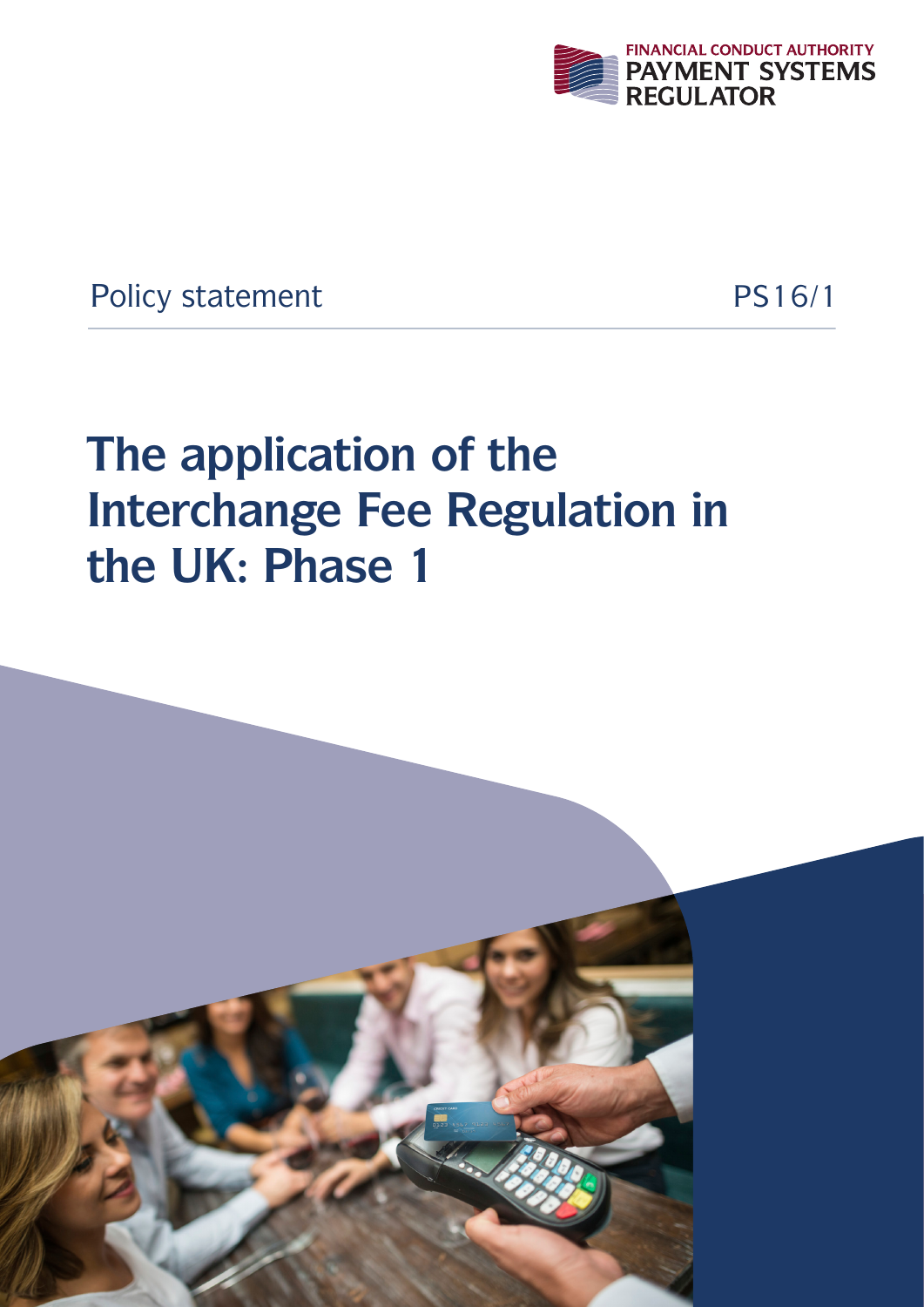# **Contents**

| $\blacktriangleleft$ | The Interchange Fee Regulation (IFR) in the UK           |                |
|----------------------|----------------------------------------------------------|----------------|
|                      | Background                                               | 3              |
|                      | Responses to our consultation                            | $\overline{4}$ |
|                      | The definition of cross-border and domestic transactions | 5              |
|                      | The definition of commercial cards                       | 6              |
|                      | The methodology for calculating market shares            | 8              |
|                      | Business rule provisions (Articles 6, 11 and 12)         | 9              |
|                      | Monitoring and enforcement of the IFR                    | 11             |
|                      | <b>Annex 1 Consultation respondents</b>                  | 17             |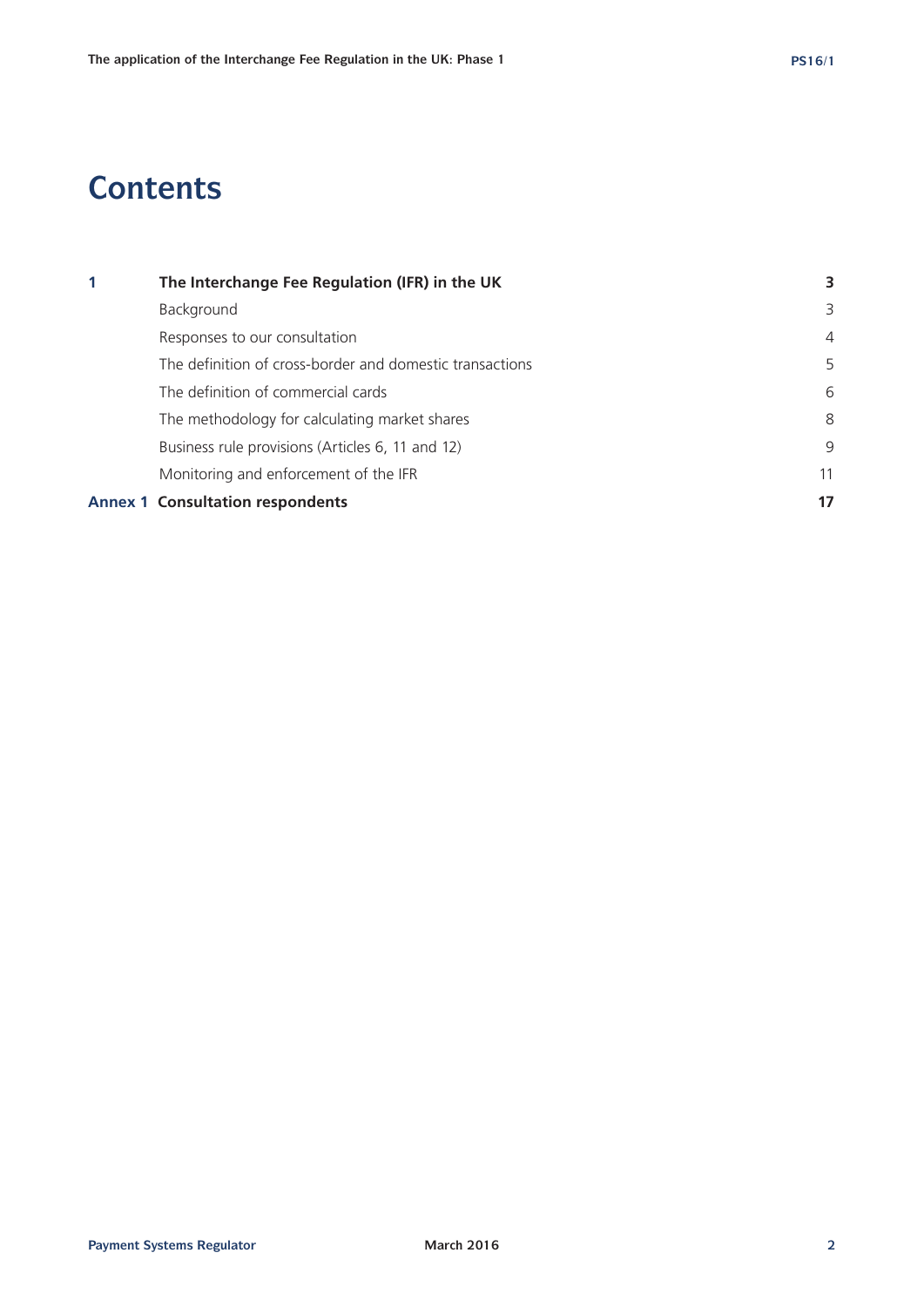# **1. The Interchange Fee Regulation (IFR) in the UK**

- We are the main competent authority for monitoring and enforcing the IFR in the UK. The Treasury has also assigned roles to other bodies, including the FCA.
- In December 2015 we published a consultation paper and draft guidance to explain how we will monitor compliance with caps on interchange fees or equivalent issuer compensation (Articles 3, 4 and 5), and business rules provisions (Articles 6, 11 and 12) that entered into force on 9 December 2015.
- We received responses to our consultation from 27 stakeholders. We summarise the main points raised, and our responses, in this document.
- The final guidance for our approach to monitoring compliance with the IFR provisions that were in force by 9 December 2015 is published alongside this document.

# **Background**

- **1.1** On 29 April 2015, the European Parliament and the Council of the European Union adopted the Interchange Fee Regulation (IFR), which was published in the Official Journal of the European Union on 19 May 2015.<sup>1</sup>
- **1.2** The IFR will bring major changes to the way card payment systems operate in Europe. It introduces caps on the interchange fees on debit and credit card transactions where both the issuer and acquirer are located in the European Economic Area (EEA). It also sets out a number of business rule provisions that will require affected parties to amend their business practices (unless their current practice already complies with the provisions).
- **1.3** The IFR requires each Member State to appoint one or more competent authorities that will be empowered to enforce the Regulation. HM Treasury ('the Treasury') has decided that the PSR will be the main competent authority in the UK.<sup>2</sup>
- **1.4** In our consultation paper CP15/3, published on 2 December 2015, we asked for stakeholders' views on our approach to monitoring compliance with the IFR provisions that were in force by 9 December 2015. Our approach was set out in draft guidance, which we published alongside the consultation paper.
- **1.5** We anticipate consulting later this year on our approach to the remaining IFR provisions, which come into effect on 9 June 2016.

<sup>1</sup> http://eur-lex.europa.eu/legal-content/EN/TXT/?uri=uriserv:OJ.L\_.2015.123.01.0001.01.ENG

<sup>2</sup> The Statutory Instrument that will give the PSR its powers was published on 17 November 2015. www.legislation.gov.uk/uksi/2015/1911/contents/mades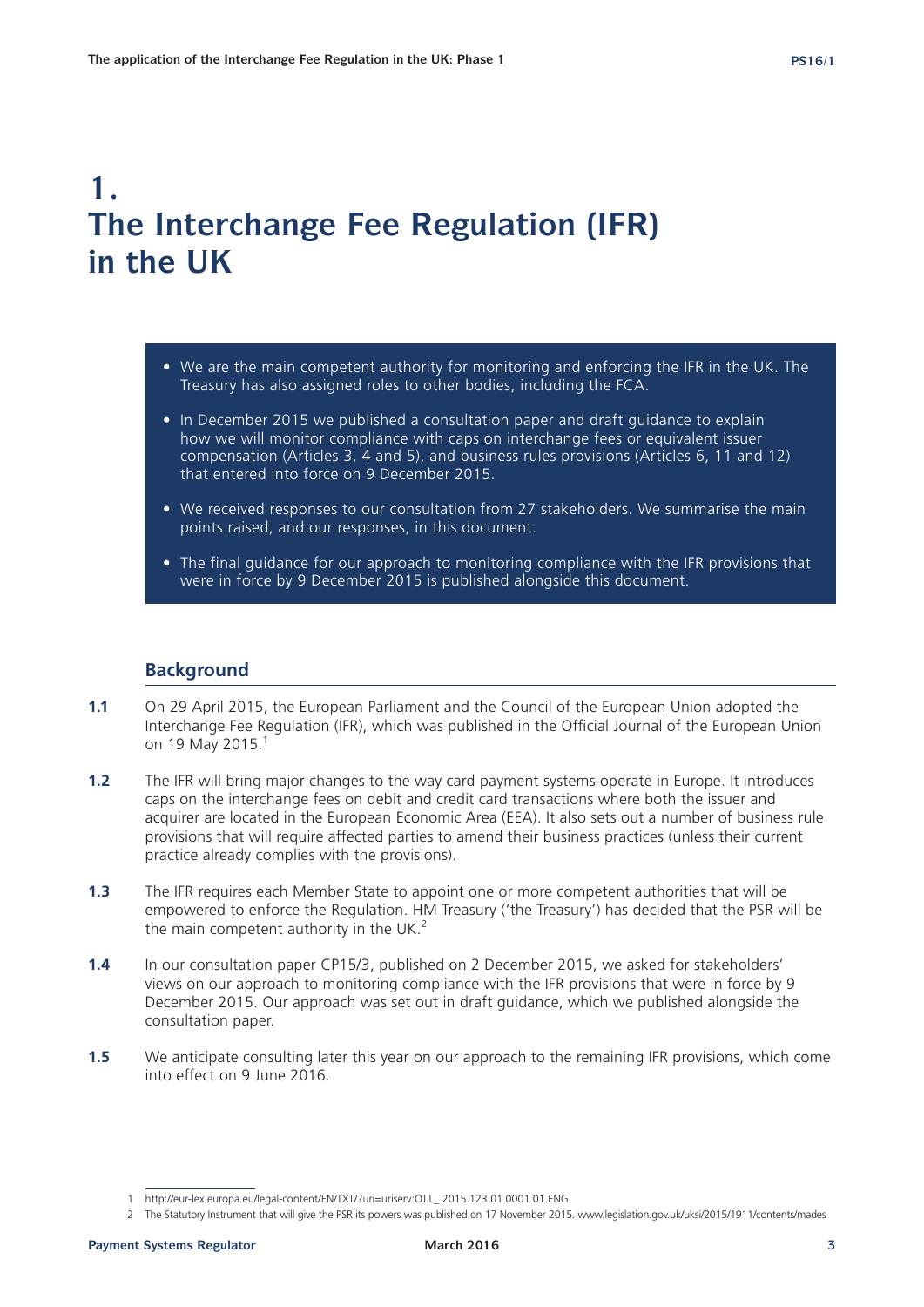# **Responses to our consultation**

- **1.6** Twenty-seven stakeholders responded to the consultation. Respondents were generally supportive of our guidance while seeking additional clarity on some points, including:
	- the methodology for calculating market shares
	- the definition of commercial cards
	- the definition of cross-border and domestic transactions
	- the definition of the Merchant Service Charge (MSC)
	- detail on our approach to monitoring compliance with the interchange fee caps/ anticircumvention provisions
- **1.7** Some respondents argued that our approach was, in a number of respects, wrong in law (because we had misapplied the IFR or misstated its provisions in our draft guidance). In the remainder of this document, we explain whether our guidance has been revised in the light of these comments, or whether it remains the same. Where comments related to our monitoring and enforcement approach, or suggested other amendments to the guidance, we have set out our responses below.

# **Classification of payment card schemes subject to the IFR**

- **1.8** In our draft guidance we explained that under the IFR, a three-party scheme must carry out both issuing and acquiring activity itself. This also applies to a three-party scheme that operates with licensees, or issues cards with a co-branding partner or through an agent. We applied the IFR definitions of three- and four-party schemes to each of the six schemes that currently operate in the UK and set out each scheme's classification.
- **1.9** While the majority of schemes were content with their classification, two of them queried their classification as four-party schemes.
- **1.10** In addition, two schemes took different positions on the types of transaction that are subject to the interchange fee caps for three-party schemes operating with licensees (or issuing cards with a cobranding partner or through an agent). One argued that all transactions under such schemes are subject to the caps, while another argued that transactions where the scheme is both the sole issuer and the acquirer are not subject to the caps.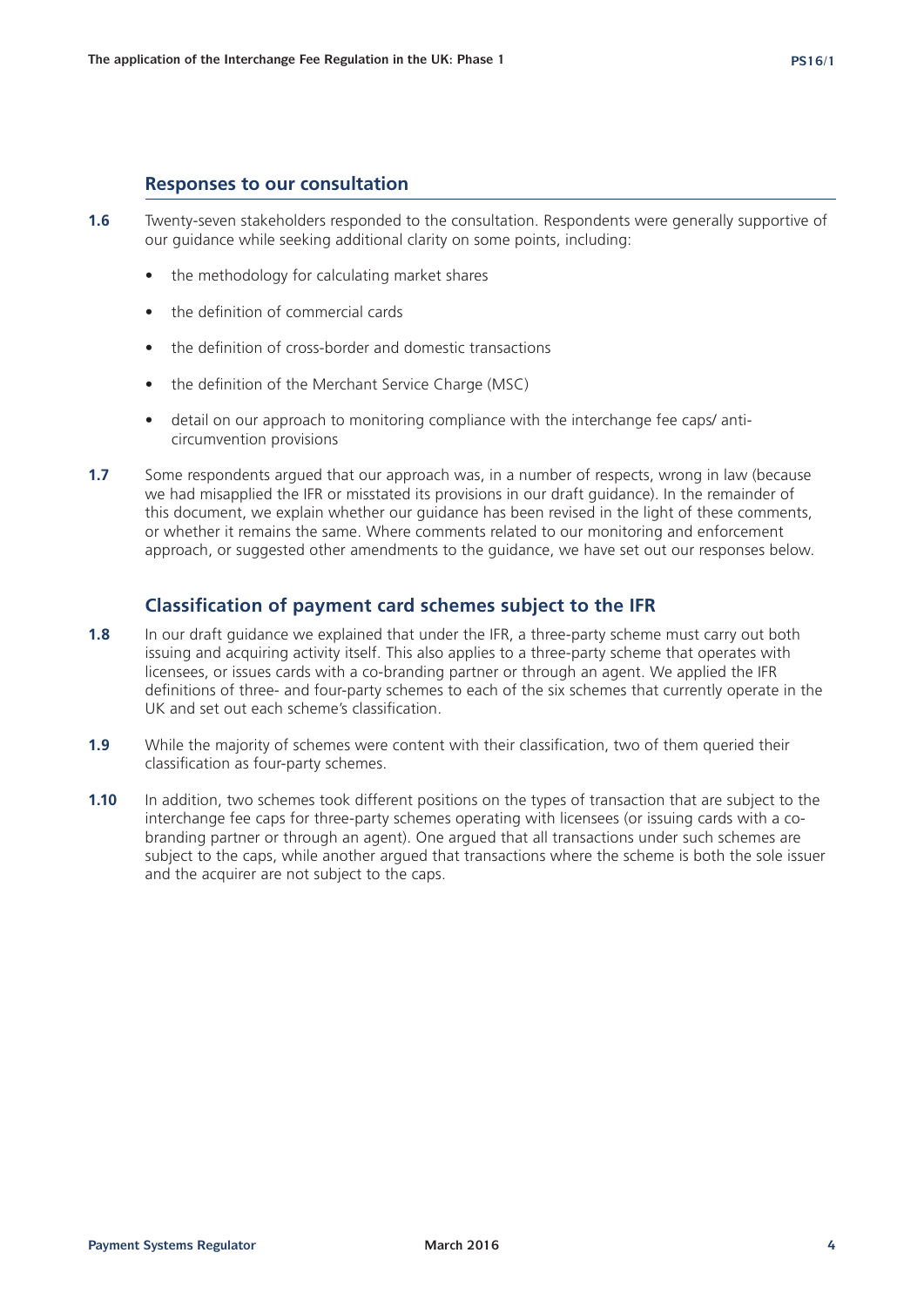We have retained the same classifications of the six schemes that currently operate in the UK. A three-party scheme is one which issues cards and acquires transactions itself. There is currently only one scheme that both issues cards and acquires its own transactions: American Express. Based on the information we have about the schemes' arrangements to date, no other scheme operating in the UK can be classified either as a three-party scheme, or a three-party scheme that operates with licensees or issues card-based payment instruments with a co-branding partner or through an agent.

The interchange fee caps apply only to transactions where the acquirer is a different entity to the issuer, co-branding partner or agent. Where the issuer and the acquirer are the same entity, there is no interchange fee. This means that pure three-party transactions (for example, where American Express issues the card and acquires the transaction) are not caught by the interchange fee caps. This is clear from Article 1(3)(c) of the IFR.

### **Charges to guidance**

We have clarified the scope of the interchange fee caps for transactions made under three-party schemes that operate with licensees (or issue cards with a co-branding partner or through an agent).

We have made other minor amendments to clarify the quidance.

# **The definition of cross-border and domestic transactions**

- **1.11** Under the IFR, interchange fees on cross-border transactions are capped at 0.2% of transaction value for debit cards and 0.3% of transaction value for credit cards. Member State governments have the option of setting lower caps for domestic transactions, and a variety of additional options for domestic debit card transactions. In the UK, the Treasury has set the credit card interchange fee cap at 0.3% and has decided to permit a weighted-average approach for the debit card cap. This means that individual interchange fees may be above 0.2% of transaction value as long as the weightedaverage interchange fee is below 0.2%.
- **1.12** Article 2(8) of the IFR states that "cross-border payment transaction" means a card-based payment transaction where the issuer and the acquirer are located in different Member States or where the card-based payment instrument is issued by an issuer located in a Member State different from that of the point of sale'.
- **1.13** In recent years, an increasing volume of transactions have been acquired on a cross-border basis (for example, a transaction made using a card issued in the UK at a UK point of sale may be acquired in the Netherlands). Cross-border acquiring allows merchants to benefit from lower interchange fees on certain transactions by virtue of binding commitments that Visa Europe gave to the European Commission.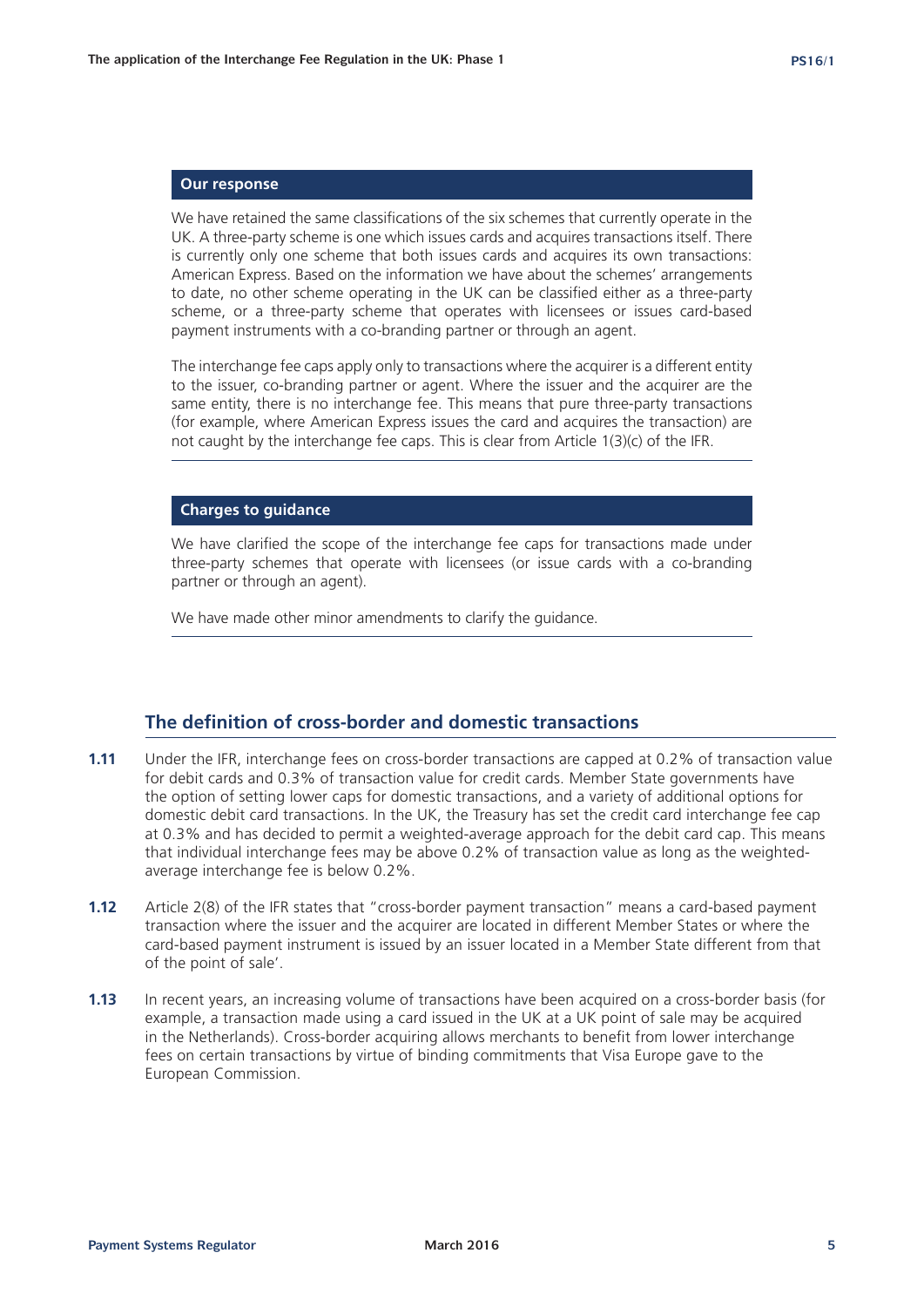- **1.14** Some consultation respondents stated that cross-border-acquired transactions should be treated as domestic transactions under the IFR. One respondent stated that the inclusion of the issuer's location in the definition of a domestic transaction is a departure from the current industry approach (though others stated that the current industry approach considers the location of the issuer and point of sale). Some respondents referred to inconsistency between our draft guidance and the messages being communicated within the industry about cross-border-acquired transactions.
- **1.15** One respondent asked us to clarify the status of transactions where the point of sale was outside the UK.

The definitions of 'cross-border' and 'domestic' transactions in Article 2 of the IFR are clear. A domestic transaction is one where the issuer, acquirer and point of sale are all in the same Member State. Treating cross-border-acquired transactions as domestic transactions would be inconsistent with the provisions of the IFR.

We are aware of Visa Europe's previous commitments to the European Commission in respect of cross-border-acquired domestic transactions. These have no bearing on the interpretation of the IFR. From 9 December 2015, all cross-border-acquired transactions (made under any scheme, not just Visa Europe) have been treated as cross-border transactions under the IFR.

Transactions where the point of sale is located outside of the UK are not UK domestic transactions, although they might be domestic transactions of another Member State.

# **Changes to guidance**

We have clarified the status of transactions where the point of sale is outside of the UK, and made other minor improvements for clarity.

# **The definition of commercial cards**

- **1.16** The interchange fee caps do not apply to transactions made with commercial cards. Whether a card is classed as 'commercial' under the IFR therefore has a significant impact on issuers' revenues and on the costs borne by the acquiring and merchant side of the market.
- **1.17** For a card to be considered 'commercial', Article 2(6) of the IFR states that it must be 'limited in use for business expenses where the payments made with such cards are charged directly to the account of the undertaking or public sector entity or self-employed natural person'.
- **1.18** Our draft guidance stated that commercial cards under the IFR are those for which repayments are taken from the bank account of the employer. We stated that cards for which repayments are taken from the bank account of the employee would be subject to the interchange fee caps.
- **1.19** Some respondents to our consultation agreed with this statement while others argued that we had misapplied the IFR. There were two main points raised by those that contested the draft guidance on this point: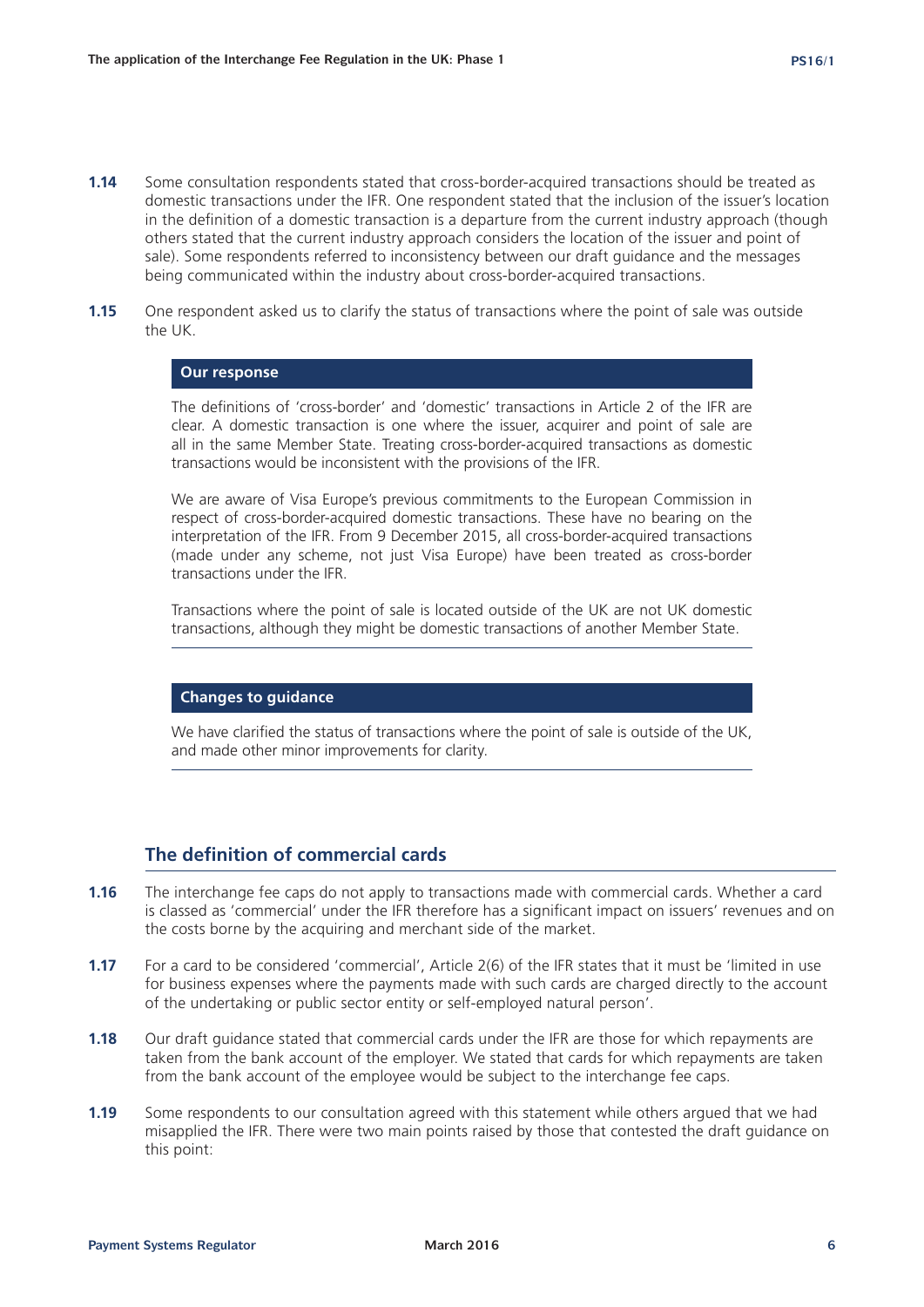- 'Charged directly to the account' refers to the recording of a payment transaction on the credit card account (and the associated reduction in available credit) rather than the settlement of the credit card balance from the current account.
- The definition of a commercial card should be based on which party has liability for the commercial card account, not on the settlement of that account. This is on the basis that the liability will remain a fixed factor while the account from which the settlement is taken may change.

We have maintained our approach that the words 'charged directly' in Article 2(6) of the IFR refer to the settlement of a card transaction and the connection with the payment account from which such settlement occurs.

We have reached this conclusion after a thorough consideration of the legislative intent behind the IFR wording and the history of the text as it progressed through the legislative stages in the European Council and Parliament.

# **Changes to guidance**

We have clarified the wording explaining the definition of a commercial card, and have removed references to industry terminology which may have been unhelpful or confusing.

# **Direct and indirect interchange fees**

- **1.20** The interchange fee caps cover both direct and indirect payments between acquirers and issuers. If the IFR only applied to direct payments from acquirers to issuers, the interchange fee caps could be circumvented by alternative flows of fees to issuers. For example, an acquirer might pay fees to the scheme, and the scheme might pass them on to issuers.
- **1.21** Our draft guidance explained that indirect payments from acquirers to issuers, via the scheme or any other intermediary that may sit between them, would be classed as an indirect interchange fee. We also set out the responsibilities of the issuer and the acquirer to adhere to the interchange fee caps.
- **1.22** Some respondents to our consultation welcomed our attempt to clarify the position around Article 5 of the IFR (the anti-circumvention provisions), and how the interchange fee caps apply to indirect flows of money. However, many respondents considered that the guidance could go further, include more illustrative examples and clarify the kinds of flows of money that would or would not be treated as equivalent to interchange fees. A small number of respondents commented that our draft guidance was, at points, out of step with the language of the IFR and may go too far. For example, the draft guidance should reflect the language of 'equivalent object or effect of the interchange fee' when talking about indirect flows of money, and should recognise that issuer remuneration is to be looked at on a net compensation basis.
- **1.23** Some respondents queried our approach to acquirer's responsibilities under the IFR, noting that acquirers may only have visibility of the direct interchange fees they pay to issuers and not of the fees flowing between the scheme (or other intermediaries) and the issuer. Some respondents also asked us to clarify the meaning of 'intermediary'.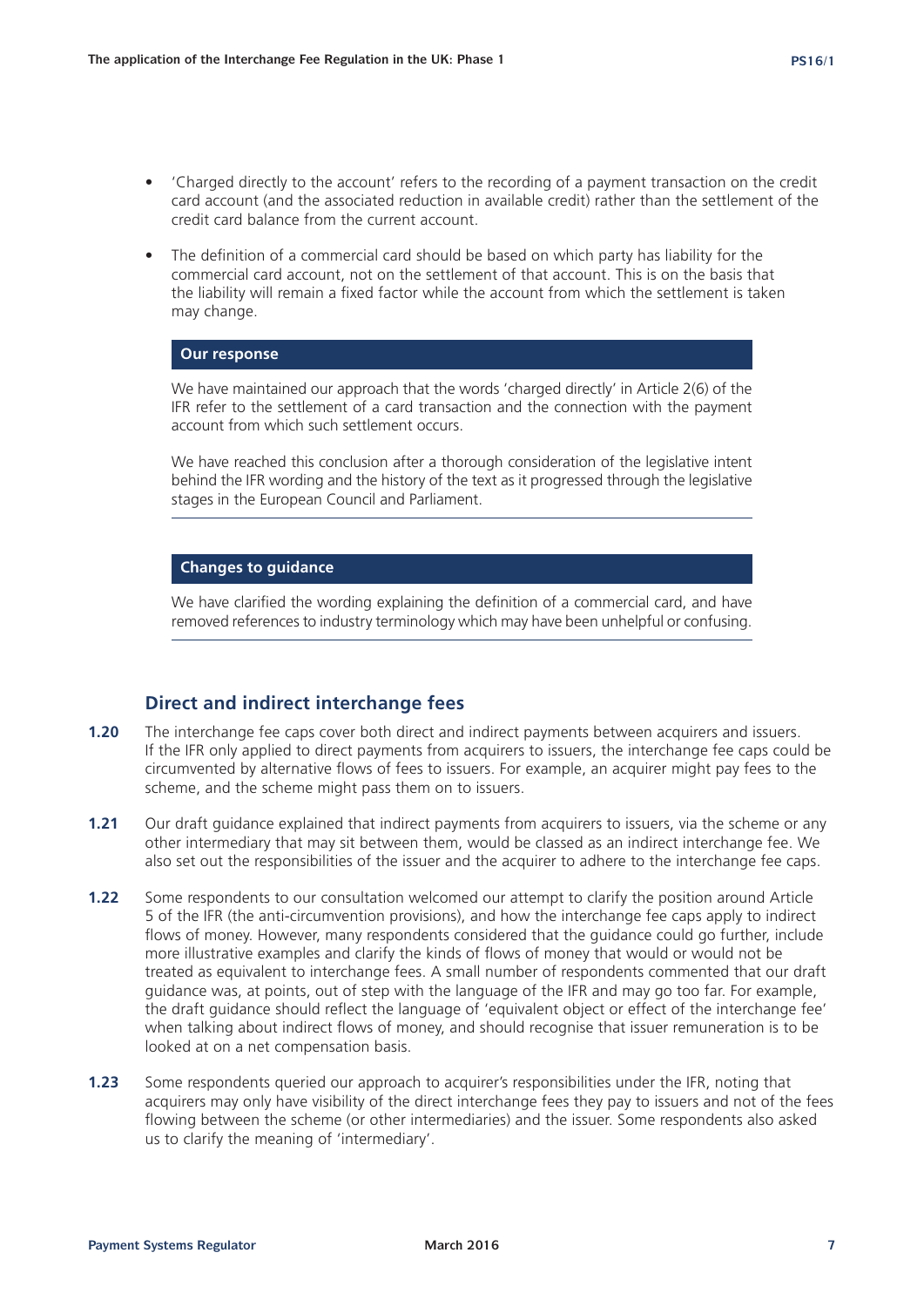We welcome the consultation respondents' constructive comments, and agree that some additional clarity is needed here.

However, we do not consider that we can (or should attempt to) provide comprehensive and exhaustive guidance on the types of fees or flows of funds that would circumvent the interchange fee caps. There can be many different business models and arrangements between parties and it would be impossible to cover them all. We also consider that parties should not look to the competent authority for a 'blacklist' of practices that we would consider to be circumventions. We will assess whether there has been circumvention in each case; it is each party's own responsibility to ensure that its practices comply with the law.

We will keep our guidance under review and may revise it in due course to reflect practical experience of enforcing the IFR (and Article 5 in particular) over time.

## **Changes to guidance**

We have developed the guidance in light of various related points raised in consultation responses and have included some additional explanatory text and examples.

We have also modified our description of the responsibilities of acquirers in complying with the interchange fee caps.

# **The methodology for calculating market shares**

- **1.24** The Treasury has decided to grant a time-limited exemption from domestic interchange fee caps to three-party schemes which operate with licensee issuers and/or acquirers, or issue cards with a cobranding partner or through an agent.
- **1.25** To qualify for the exemption, the value of a scheme's annual transactions must be less than 3% of all card-based transactions made in the UK. The Treasury gave us the task of calculating relevant market share, so we needed to specify the numerator and denominator of the calculation.
- **1.26** The methodology outlined in our draft guidance explained that the numerator and denominator of the market share calculation includes transactions completed on cards issued both by third parties and the scheme itself as well as transactions on both consumer and commercial cards. However, ATM cash withdrawals are not included in either the numerator or denominator.
- **1.27** Some respondents argued that we had misapplied the IFR and contested this methodology. The main arguments were:
	- The numerator should only include the value of those transactions where the three-party scheme is not itself both the sole issuer and acquirer.
	- The denominator as described in the draft guidance erroneously equates the meaning of 'all card-based payment transactions made in [the UK]' with the meaning of 'domestic payment transactions' (as defined in the IFR). Respondents who raised this point argued that the location of the acquirer should be irrelevant to whether a transaction is 'made in the UK'.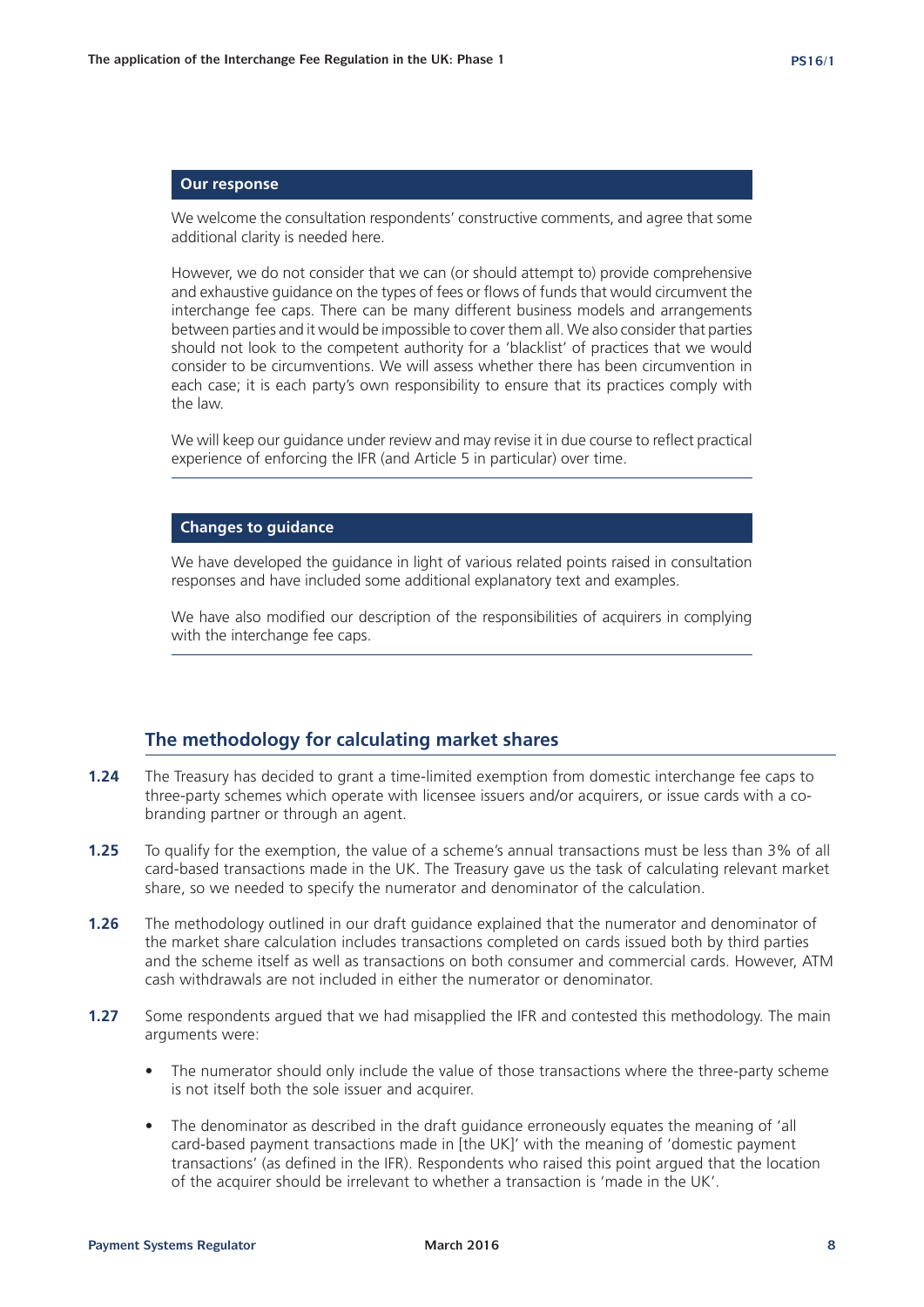• Transactions on commercial cards should be excluded from the calculation because they are not subject to the interchange fee caps.

#### **Our response**

We have retained the same methodology for calculating market shares. We consider that this methodology is in line with the legislative intention behind the IFR and the language of the text.

The relevant market share is the percentage of all the scheme's transactions, and not a subset of transactions made under that scheme. The IFR does not exclude from the calculation those purchase transactions that are not covered by the interchange fee caps (such as those on commercial cards and those on cards issued and acquired by a threeparty scheme).

Transactions are 'made in the UK' where all parties to that transaction are in the UK. A transaction might be initiated in the UK whenever the point of sale is in the UK but, unless the issuer and the acquirer are also in the UK, those transactions are not made in the UK. In other words, transactions made in the UK are equivalent to UK domestic transactions.

## **Changes to guidance**

As noted above in respect of the classification of payment card schemes, we have clarified the scope of the interchange fee caps for transactions made under three-party schemes that operate with licensees (or issue cards with a co-branding partner or through an agent). Even where one of these schemes is not exempt from the interchange fee caps, not all of the transactions made under the scheme will be affected by the interchange fee caps. The interchange fee caps will not apply to transactions acquired by the scheme which are made on cards issued by the scheme.

We have made other minor improvements to the text for clarity.

# **Business rule provisions (Articles 6, 11 and 12)**

- **1.28** In relation to our draft guidance on Article 6, one respondent stated that the reference to 'issuing cards with a co-branding partner or through an agent' does not make sense in this context because if a three-party scheme only has co-brands and/or agents and no licensees, then there is no licence arrangement to which the pan-European licensing requirement in Article 6 IFR can apply.
- **1.29** In relation to our draft guidance on Article 11, one respondent stated that the IFR and the revised EU Payment Services Directive (PSD2) are interrelated pieces of legislation. It noted that PSD2 will affect the law on surcharging, and that PSD2 would be transposed by Member States at a later date. The respondent suggested that we should remove references to PSD2 provisions in the guidance to avoid confusion, and to ensure that the guidance is future-proof. Other respondents said that the description of the law on surcharging was confusing.
- **1.30** The most common point raised by respondents on the draft guidance on business rules concerned how we apply the term 'merchant service charge' (MSC) in our draft guidance on Article 12.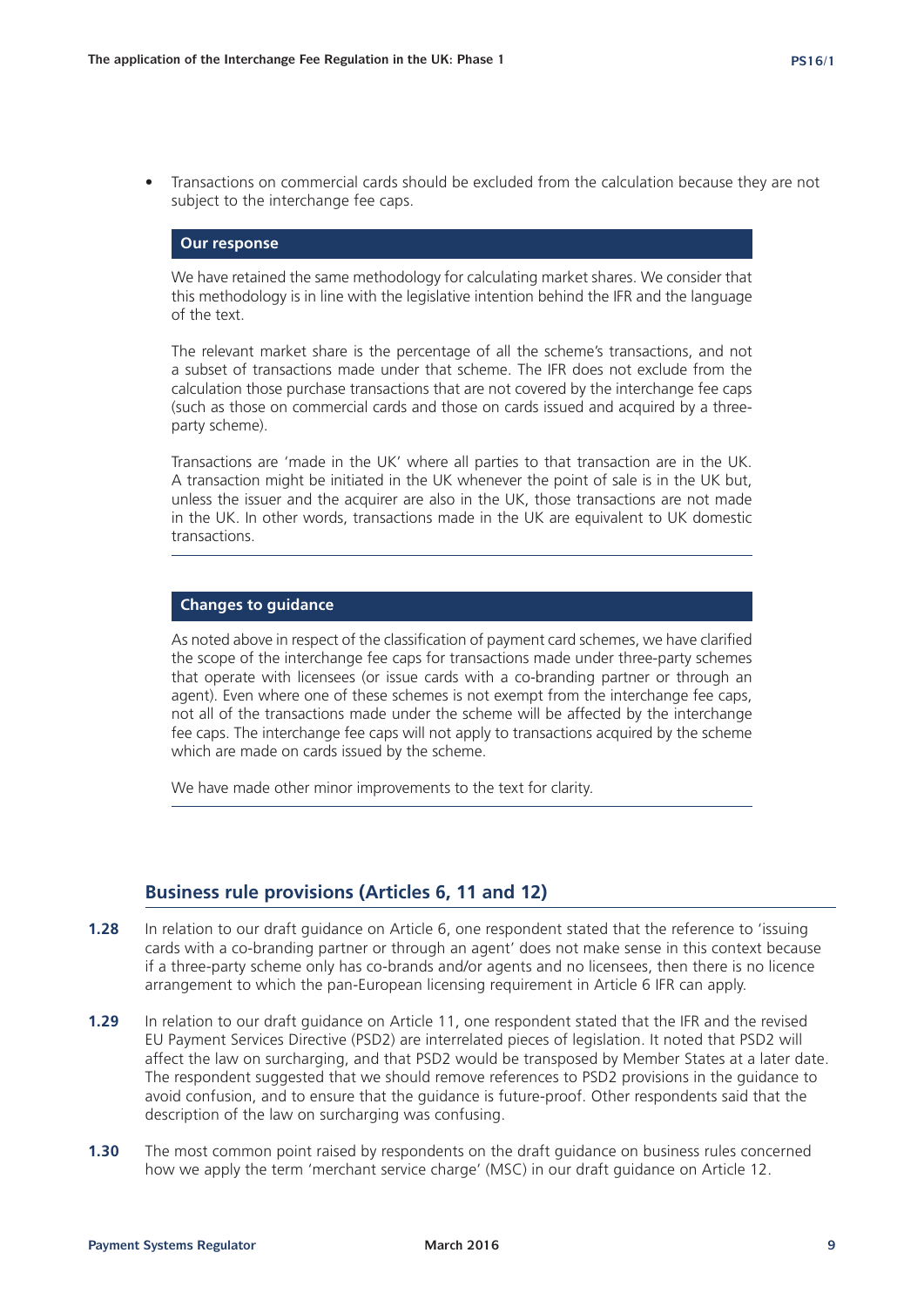- **1.31** Our draft guidance stated that, traditionally, 'MSC' has been used to denote the payment that a merchant must make to its acquirer for each card-based payment transaction, which includes the interchange fee.
- **1.32** Article 12 of the IFR requires acquirers to provide information to their merchants about the charges associated with each transaction, in which interchange fees should be listed separately from MSCs.
- **1.33** The word 'separately', together with the fact that the MSC is itself a defined term in the IFR, led us to state in our draft guidance that the total charge for the transaction should be given, with both the interchange fee and the non-interchange fee elements of the total charge indicated separately (i.e. a three-column approach). In this approach, the MSC would be the non-interchange fee elements of the total charge.
- **1.34** The vast majority of acquirers who responded to our consultation said that we had misapplied the IFR and suggested that the better view of the IFR text is that the total charge for the transaction is the MSC (which includes both interchange fee and non-interchange fee elements). They said that this MSC is to be provided and that the interchange fee is to be indicated separately (i.e. a two-column approach). Stakeholders further argued that this approach would avoid unintended consequences such as the confusion that would be created amongst the merchant community if the MSC were to be redefined.
- **1.35** One respondent stated that our description of the need for 'prior and explicit consent' by the merchant before information could be provided in aggregated form was incorrect.

We consider that our guidance on Article 6 should reflect the text of the IFR, which clearly refers to issuing cards with a co-branding partner or through an agent.

On Article 11, we acknowledge that PSD2 has not yet been implemented in UK law. We agree that it is not sensible to discuss the impact of PSD2 on surcharging in our guidance at this point.

On Article 12, we acknowledge that the interpretation of the MSC suggested by respondents is an equally plausible reading of the IFR and that adopting it would avoid adverse unintended consequences. We recognise that the term MSC is widely understood by acquirers and merchants to mean all elements of the per-transaction fee paid by a merchant to the acquirer, including the interchange fee. We have liaised with the FCA, and the final guidance in respect of Articles 11 and 12 reflects the common view of both authorities.

# **Changes to guidance**

We have revised our draft guidance to reflect that the MSC includes the interchange fee. In other respects, we have not changed our guidance on Article 12.

We have revised the description of the impact of PSD2 on the law on surcharging. We now simply note that changes are afoot.

We have made other minor improvements to the text for clarity.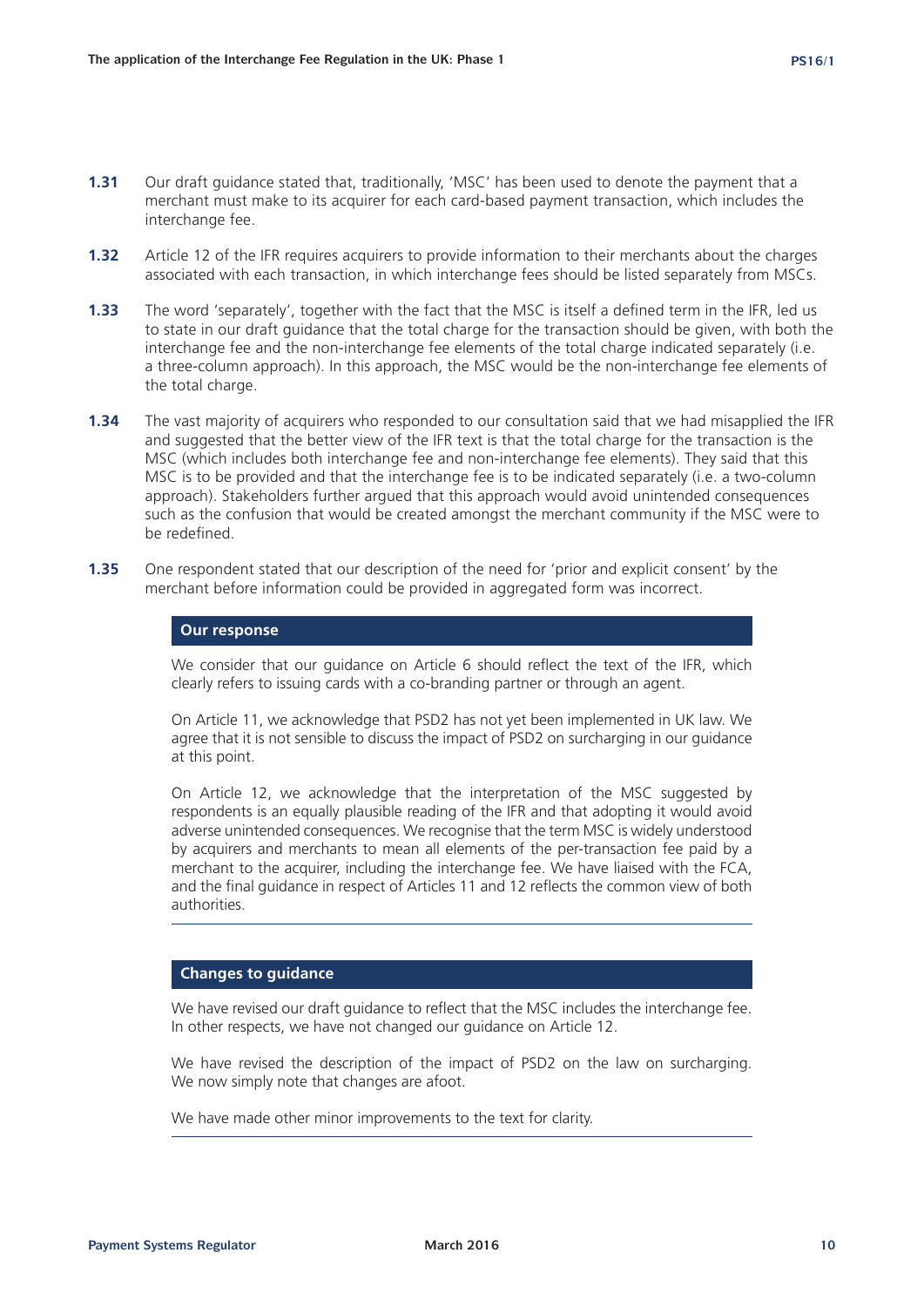# **Monitoring and enforcement of the IFR**

- **1.36** The draft guidance explained that we intend to use different monitoring approaches for different provisions of the IFR.
- **1.37** Where the IFR requires ongoing monitoring of firms' fee arrangements (Articles 3, 4 and 5) we stated that we would require schemes, issuers and acquirers to submit information demonstrating their compliance on a regular basis (at least once per year). We stated that this information should be certified by an independent auditor.
- **1.38** In respect of the IFR business rules in Articles 6, 11 and 12 we said that we would require parties to submit an initial compliance report and would subsequently follow a mainly complaints-led approach.

# **Articles 3, 4 and 5**

- **1.39** Several respondents stated that we should focus our information-gathering efforts for Articles 3, 4 and 5 on card schemes, as they are the parties with greatest access to data to confirm compliance with the interchange fee caps. However, respondents also noted that we may want to cross-check that information with data provided by issuers and acquirers.
- **1.40** Some respondents requested greater clarity on the requirement for compliance reports to be certified by an independent auditor (including the definition of 'independent'). One stakeholder questioned whether this requirement is proportionate for firms that are subject to prudential regulation.
- **1.41** Finally, some respondents requested that we provide more detail in the guidance about the specific data items that we intend to request, our approach to monitoring compliance with cross-border transactions, and specific details about the 'relevant parties' we would request information from.

# **Articles 6, 11 and 12**

**1.42** In respect of our approach to monitoring compliance with the business rule provisions of Articles 6, 11 and 12, several respondents stated that they would welcome more information on the expected format, content and timing of the initial compliance reports and the potential subsequent discussions. Only one respondent expressed reservations about the complaints-led approach, suggesting that we adopt a proactive approach as well as receiving complaints. It also suggested that we clarify that complaints may be received from any party.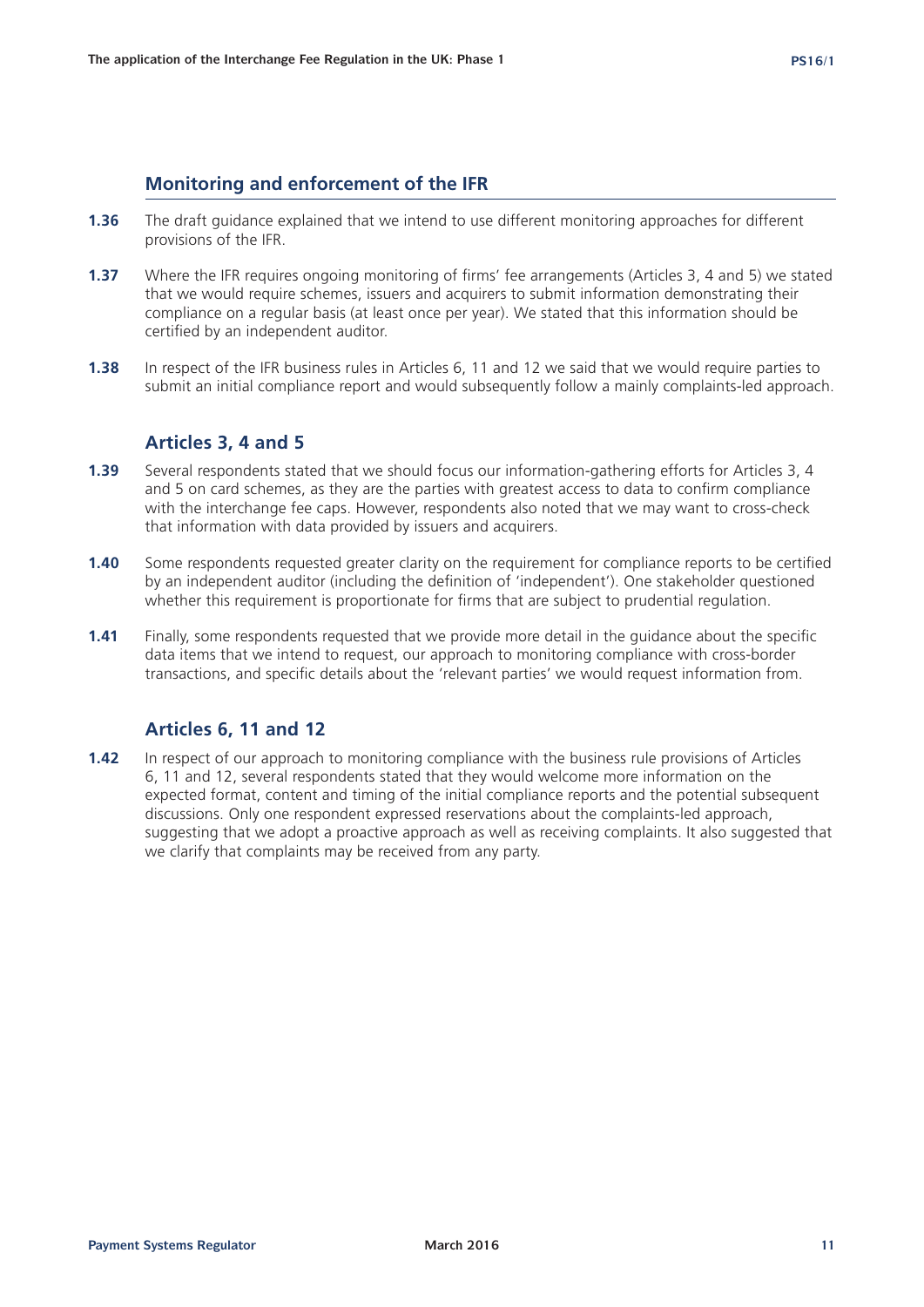To allow a flexible approach according to the nature of the IFR prohibition or requirement, and the nature of the regulated person:

- in respect of Articles 3, 4 and 5, we will discuss the information and data requirements, and any applicable auditor certification requirement, separately with schemes, issuers and acquirers
- in respect of Articles 6, 11 and 12, we will discuss the content, timing and arrangements for submitting initial compliance reports separately with schemes and acquirers (as applicable)

In terms of auditor certification, we consider that firms may use their normal statutory auditor if we ask them to carry out an independent audit. We also recognise that recital 24 of the IFR anticipates that it is the information provided by payment card schemes (and not those payment service providers who are subject to prudential regulation) that may require independent auditor certification. Again, we will discuss these points directly with the relevant parties.

The phrase 'relevant parties' is used in the context of Articles 3, 4 and 5 and means the schemes, issuers and/or acquirers (as applicable) providing the information.

We consider that the proposed mainly complaints-led approach is appropriate in respect of Articles 6, 11 and 12. Complaints may be made by any party.

#### **Changes to guidance**

We have revised the guidance to reflect that we will engage separately with schemes, issuers and acquirers as appropriate.

We have made it clearer that any party that wants to complain about a breach of Articles 6, 11 or 12 should contact the PSR.

We have made other minor improvements to the text for clarity.

# **Our powers and procedures under the IFR**

- **1.43** There were relatively few consultation responses which raised points on our draft procedural guidance. Some respondents acknowledged that the guidance built on existing guidance we have developed in connection with our functions under the Financial Services (Banking Reform) Act 2013 (FSBRA), which we have already consulted on.
- **1.44** One respondent raised a query about our dispute handling procedures and how they relate to the jurisdiction of the Financial Ombudsman Service (FOS). Another respondent asked us to reconsider our position on parties attempting to resolve their disputes directly before making a dispute application to us. The same respondent invited us to adopt an objective approach to determine the types of complaint we will handle.
- **1.45** One respondent asked us to clarify what protections apply against the disclosure of information or documents that a party is required to provide to an appointed investigator or skilled person.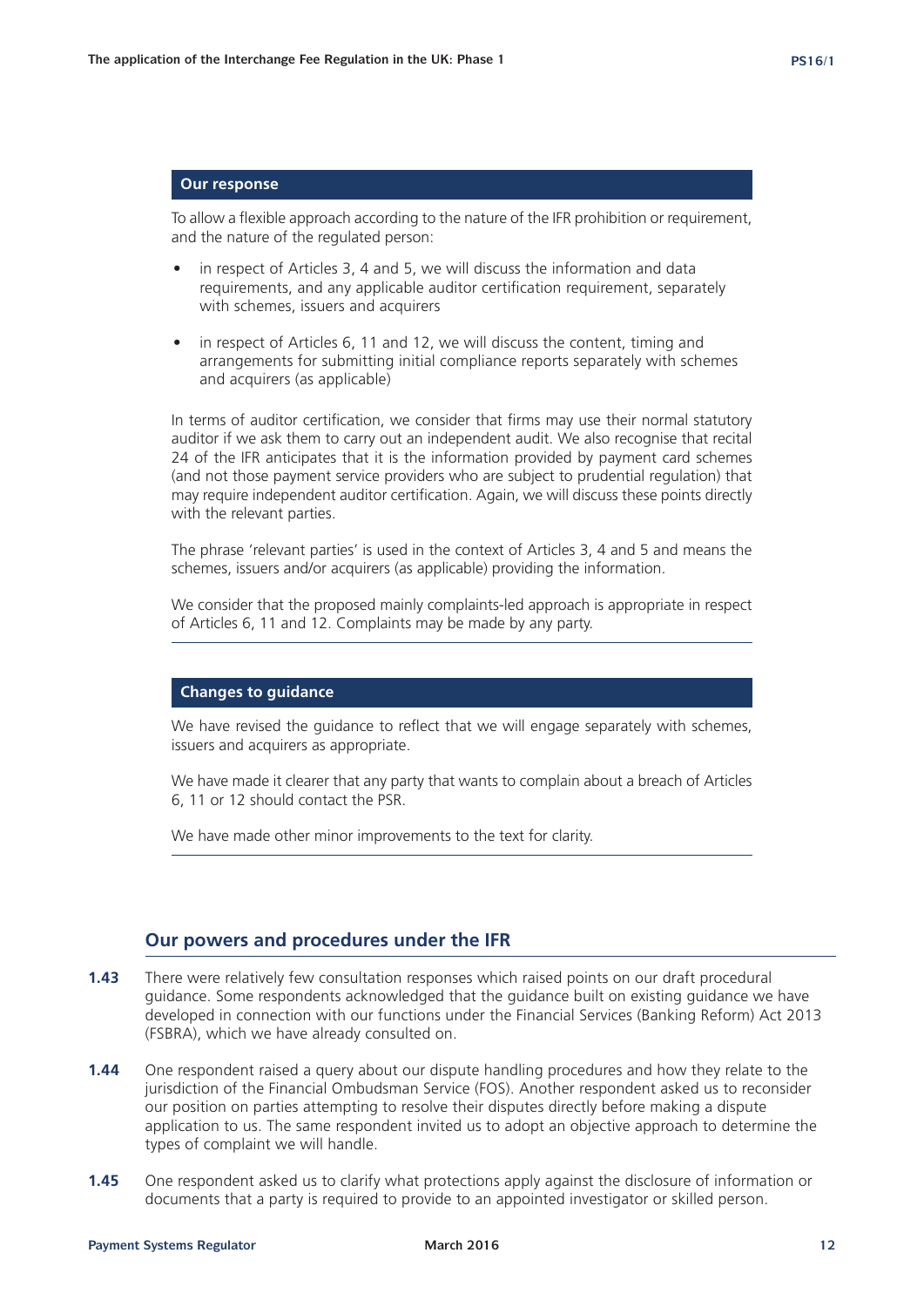- **1.46** One respondent asked us to justify why our guidance does not state, like our FSBRA Powers and Procedures Guidance, that where we decide to publish the details of a compliance failure, we cannot do so until the deadline for appealing to the Competition Appeal Tribunal (CAT) has passed, or, if an appeal against the decision is made, until the determination of the appeal. Another respondent asked for more detail on the factors that the Enforcement Decisions Committee (EDC) would take into account in deciding to publish details of a compliance failure.
- **1.47** Two respondents thought we should be obliged to give written notice of the appointment of investigators to the person under investigation.
- **1.48** One respondent raised a number of related points about procedural safeguards and, in particular, thought that we should allow more time for representations to be made on:
	- draft specific directions
	- preliminary findings letters following investigations by appointed investigators
	- warning notices in compliance failure proceedings
- **1.49** One respondent asked us to confirm that we would not make a negative inference if a party does not volunteer to share the content of legally privileged material.
- **1.50** One respondent said that the guidance should be clarified to state the standard of review that applies in appeals to the CAT in respect of penalties for compliance failures.

# **Dispute applications**

We have been given the role of monitoring and enforcing compliance with the rules set out in the IFR, not the FOS. The Payment Card Interchange Fee Regulations (PCIFRs) provide for a mechanism whereby a merchant that is in a dispute with its payment service provider (PSP) arising under the IFR can apply to us for resolution of that dispute. There is no requirement for a merchant that is in a dispute with its PSP about compliance with the IFR to have made a complaint to the FOS before they can make an application to us. 'Micro-enterprises' can still make complaints to the FOS about merchant acquiring and the FOS may be able to assist in some cases. For example, the FOS has previously handled complaints about disputed transactions and chargebacks. More information is available on the FOS website (financial-ombudsman.org.uk) and it its August 2015 review of complaints relating to micro-enterprises and financial services: financial-ombudsman. org.uk/publications/pdf/Micro-enterprise-complaints-Aug-2015.pdf. In all cases, if a merchant is considering making a dispute application to us, or is in any doubt about whether to apply to us or complain to the FOS, they may contact us to discuss the process using the details set out in the guidance. See Annex 1 of our guidance for more information on the content of dispute applications.

Our procedures following the receipt of an application are set out in the guidance. We already have a published Administrative Priority Framework, which we will apply when considering whether to handle a dispute and what action we might take to resolve it.: psr.org.uk/administrative-priority-framework

# **Disclosure of information**

Confidential information received by an investigator or skilled person we have appointed is subject to the same restrictions on disclosure as information we receive directly (see sections 91 to 93 of FSBRA). A skilled person appointed by the regulated person will be subject to whatever restrictions are provided for in the terms of engagement between the regulated person and the skilled person.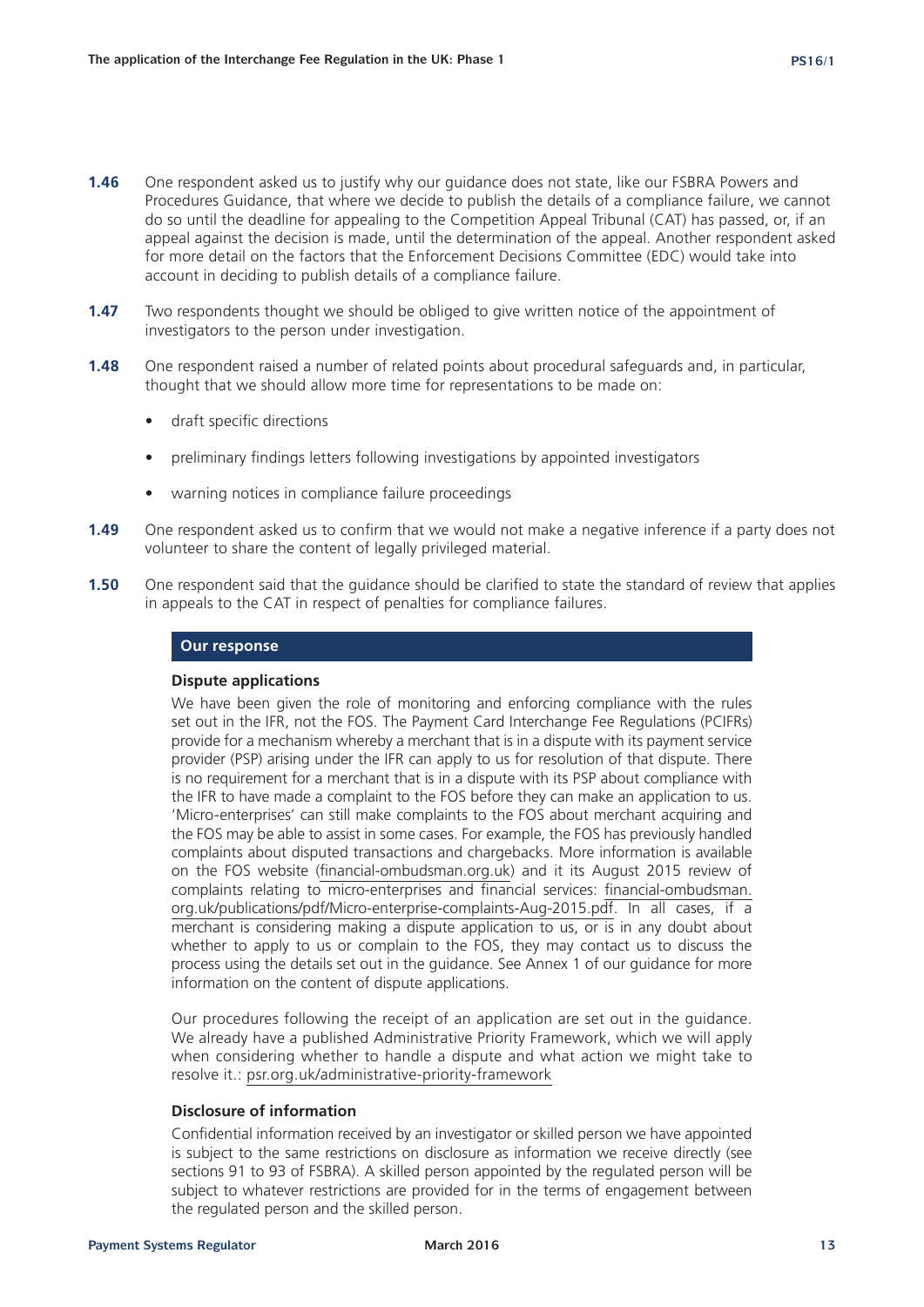### **Publication of details of a compliance failure**

The PCIFRs do not restrict us from publishing details of a compliance failure until the end of the period in which the decision to publish can be appealed to the CAT or until the determination of any such appeal. Our guidance reflects the legal position under the PCIFRs.

The EDC will take account of our recommendation to publish details of a compliance failure, any relevant supporting evidence or documents, and any representations made by the recipient of the warning notice. Paragraph 8.10 of our guidance sets out some of the relevant considerations in deciding whether it is appropriate to publish details of a compliance failure (instead of imposing a financial penalty).

#### **Written notice of the appointment of investigators**

The appointment of an investigator in the context of the PCIFRs can only be for the purposes of investigating a suspected compliance failure. There is no equivalent of the section 83(1) FSBRA power to appoint an investigator to conduct an investigation into the nature, conduct or state of the business of a participant in a regulated payment system. Accordingly, the exclusion in section 84(3)(b) of FSBRA – which means that we are not required to give written notice of the appointment of an investigator – applies to all potential investigations involving appointed investigators in the context of the PCIFRs. Our guidance nevertheless makes it clear that we may give written notice where it is appropriate to do so.

#### **Timescales for representations**

We have decided to retain the various timescales for representations in respect of draft specific directions, preliminary findings letters following investigations by appointed investigators, and warning notices in compliance failure proceedings. The timescales in our guidance are in line with the timescales relating to equivalent FSBRA powers and procedures.

We note in our guidance that we will normally allow 14 days for representations in respect of draft specific directions and preliminary findings letters, although we will take into account the circumstances of each case.

The period of at least 21 days for recipients of a warning notice to make representations on a warning notice is in line with Regulation 7 of the PCIFRs. The precise timescale for representations will be determined in each case. In some circumstances, the EDC may agree to an extension of time where the recipient requests this and explains why it is needed. These points are reflected in the guidance.

#### **Voluntary provision of information**

We do not consider that our guidance creates any undue pressure on regulated persons to disclose privileged legal advice. We make it clear in our guidance that it is for regulated persons to decide whether to provide such material to us voluntarily. We believe that it is important to signal in the guidance that regulated persons are welcome to provide us with material (such as the results of an internal investigation or a report prepared by an external law firm) on their own initiative.

#### **Appeal against penalties**

We agree that the guidance can be clarified to explain that appeals against financial penalties can result in the CAT upholding, setting aside or substituting its own penalty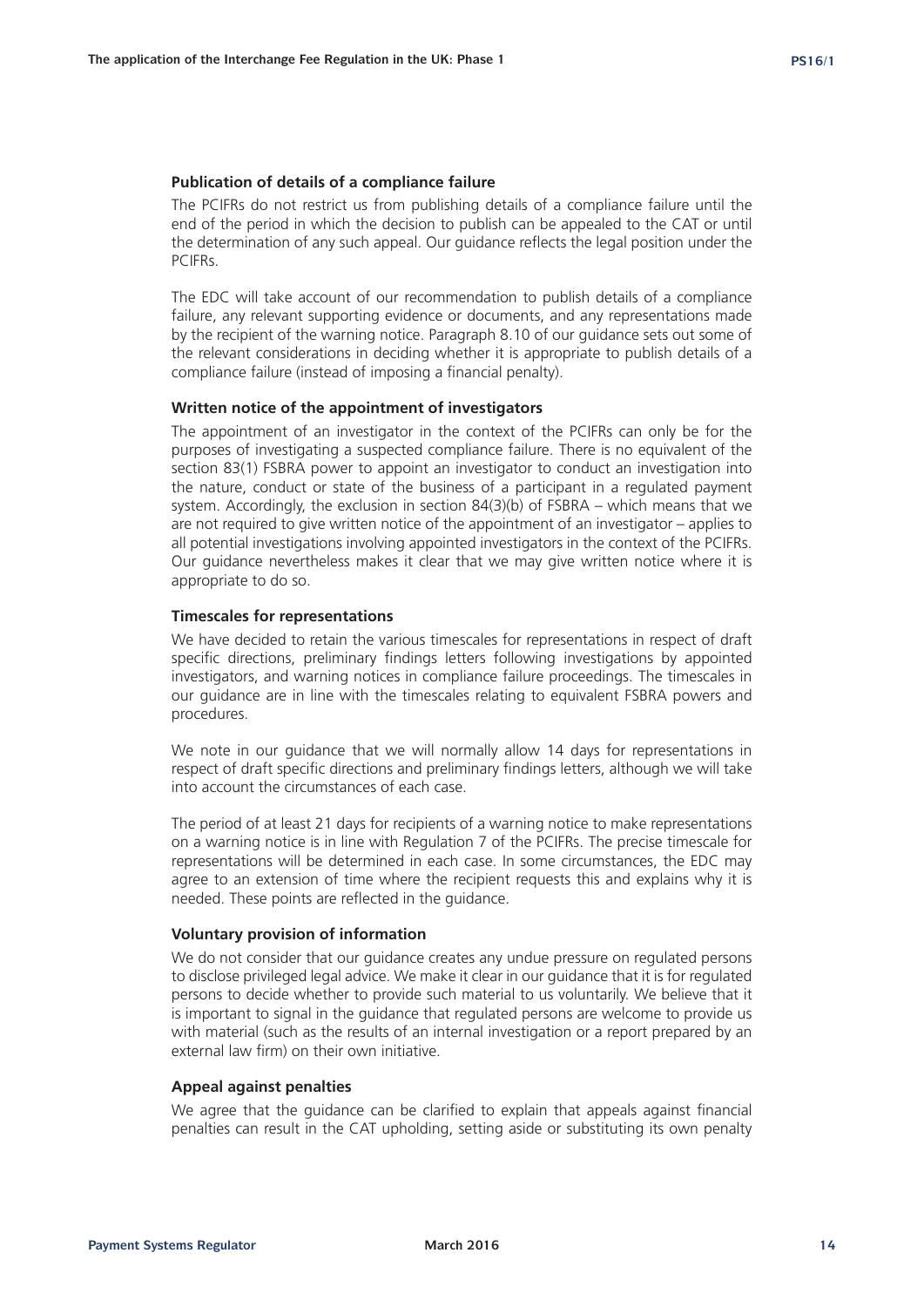for the penalty imposed by the PSR. The CAT can also vary the date for payment of the penalty.

In other respects, we have maintained the procedural guidance as it was consulted upon, bearing in mind equivalent procedural guidance already developed in connection with our FSBRA functions.

# **Changes to guidance**

We have clarified the position around appeals against financial penalties.

We have made one other correction in paragraph 7.142 regarding interviews conducted by appointed investigators.

# **Statement of penalty principles**

- **1.51** A few consultation responses raised points on our draft statement of penalty principles. This statement, like our procedural guidance, built on our existing statement issued under FSBRA.
- **1.52** One respondent said that only the 'relevant' compliance history of regulated persons should be taken into account.
- **1.53** One respondent raised concerns about the appropriateness of profit disgorgement as an element of the penalty calculation. It was felt that this would lead to greater cost, complexity and duration of enforcement proceedings. Profit disgorgement was also felt to be inappropriate where a regulated person offers voluntary redress.
- **1.54** Two respondents suggested that penalties should not exceed 10% of annual revenue or billings.
- **1.55** One respondent said that 14 calendar days was too short a time for the payment of penalties.

#### **Our response**

#### **Compliance history**

The compliance history that will be taken into account will be that which is relevant to the matter in hand (i.e. the appropriate level of penalty for the compliance failure identified). What is relevant or irrelevant will be for the EDC to determine in a given case. We do not believe this requires an amendment to the quidance.

#### **Disgorgement**

We have maintained disgorgement as the first element of our penalty framework. It is the first element also of our equivalent FSBRA penalty framework. Chapter II of the IFR contains regulated price caps. Therefore, a penalty approach that allows for disgorgement of interchange fees that exceed the regulated caps is compatible with the IFR.

Our guidance already acknowledges that we will take account of remedial programmes or redress in deciding whether our penalty will include a disgorgement element.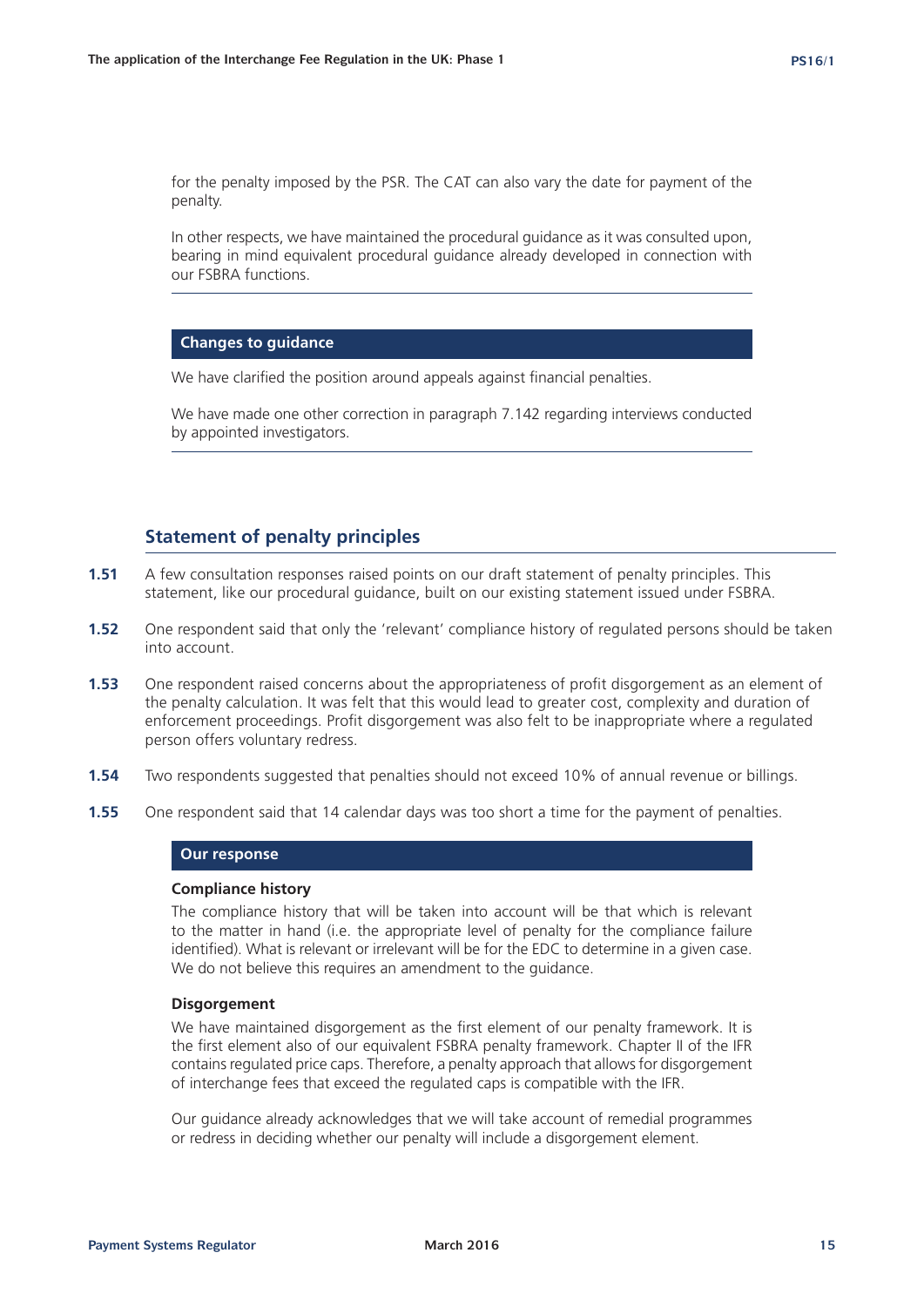### **Upper limit**

We have decided not to adopt either an upper or lower limit on penalties. We have adopted a principles-based approach to penalty calculation. The absence of an upper limit is also consistent with the PCIFRs (which do not set a statutory limit on the penalties that we may impose) and our approach to penalties under FSBRA.

# **Payment of penalties**

We have maintained the typical 14 calendar day timescale for penalties to be paid. Our guidance recognises that we would consider extending the deadline or accept payment in instalments if, for example, a regulated person (as defined in the PCIFRs) could show that it needed further time to raise funds to pay.

# **Changes to guidance**

No changes to guidance.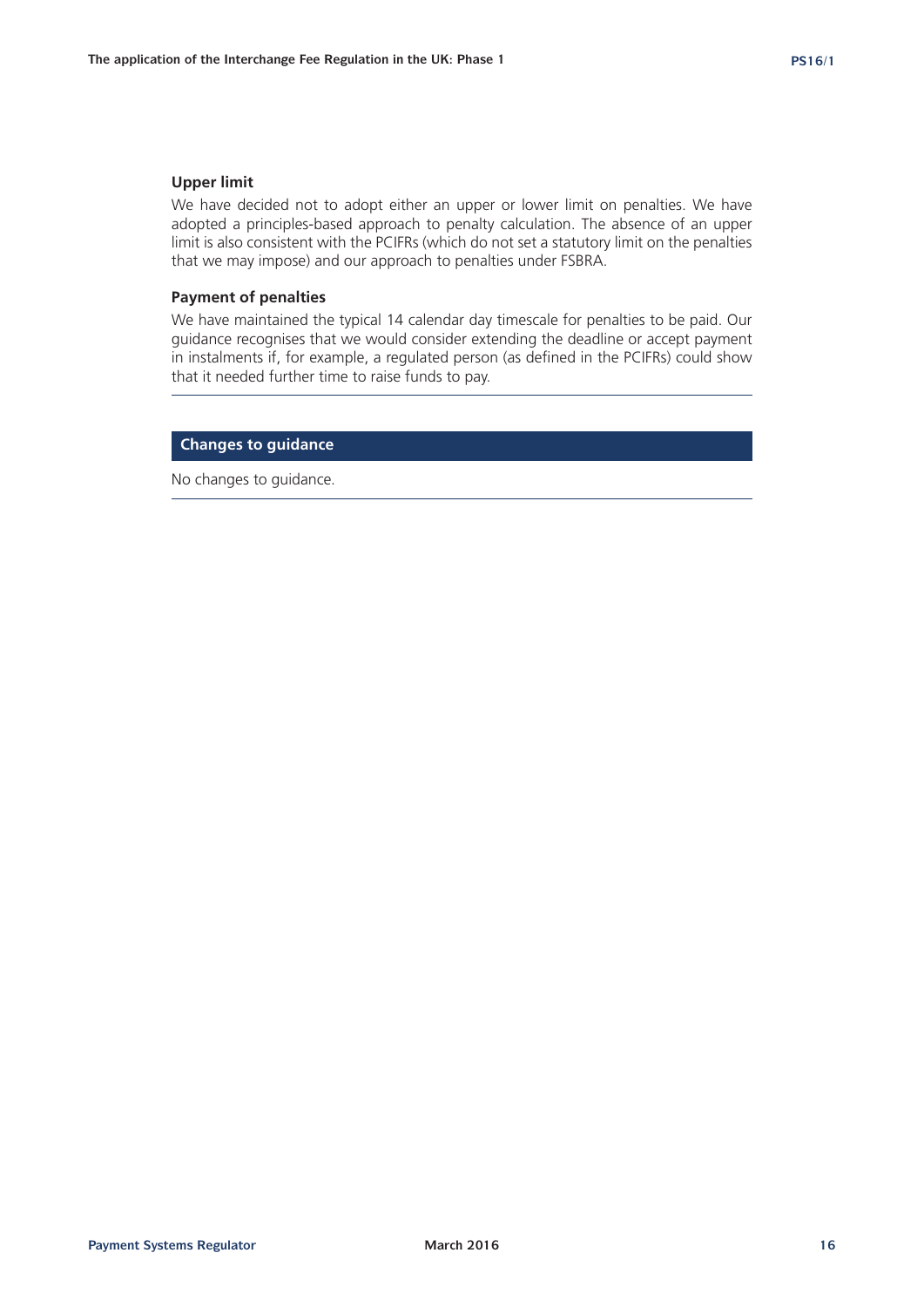# **Annex 1 Consultation respondents**

Air Plus International Al Rayan Bank American Express Bank of America Merrill Lynch Barclays BASF British Retail Consortium Citi CMS Payments Intelligence Diners Club International First Data Global Payments HSBC JCB International Europe JP Morgan Commerce Solutions Lloyds Bank Cardnet Lloyds Banking Group MasterCard MBNA Nokia TSB UK Acquirer Forum UK Cards Association Visa Europe Volkswagen Walmart/ASDA Worldpay